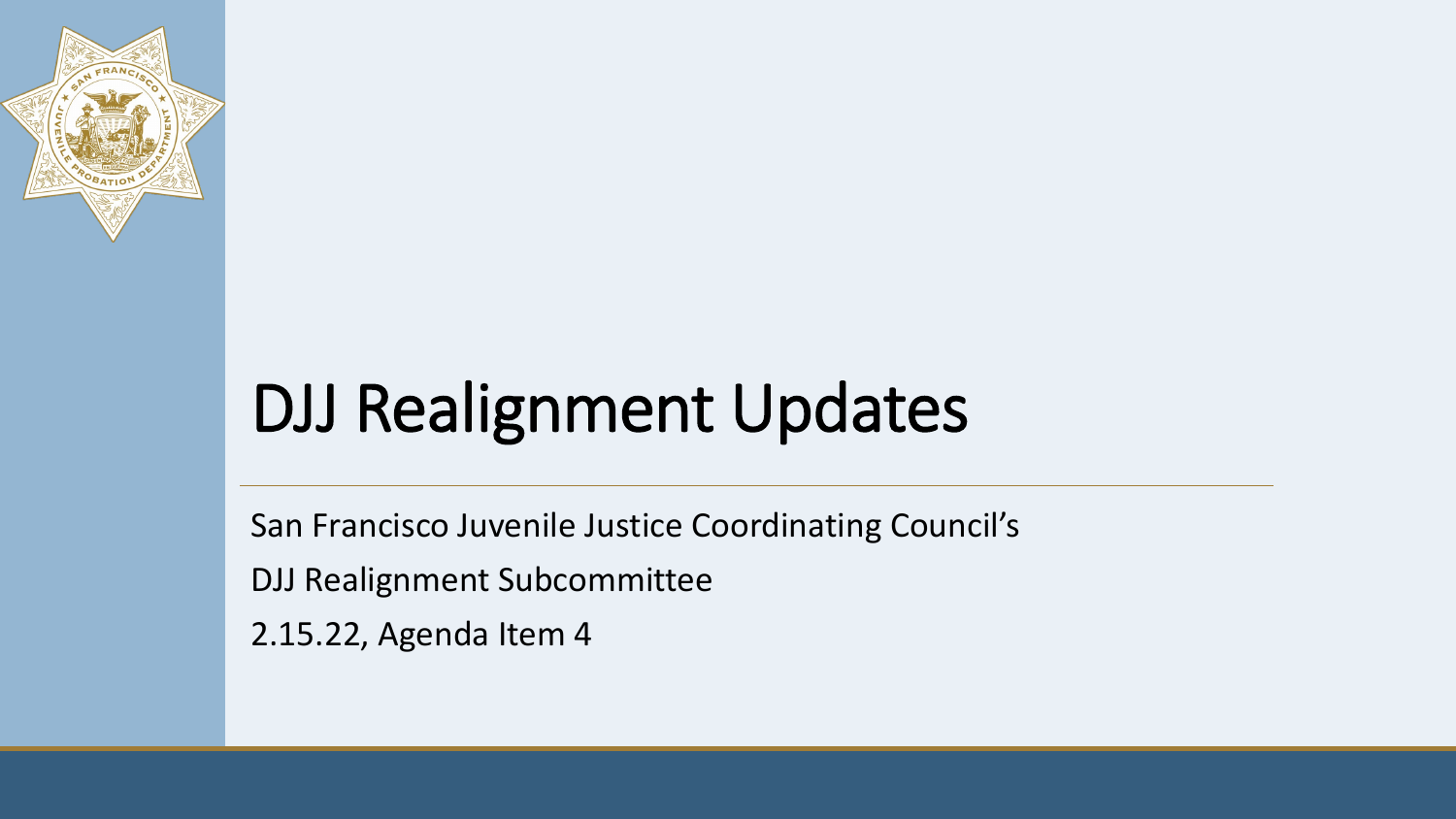## DJJ Realignment Updates

- Covid Updates & In-Person Meetings
	- DJJ Realignment Subcommittee will **NOT** be required to meet in-person for the foreseeable future
- 3 Commitments to SYTF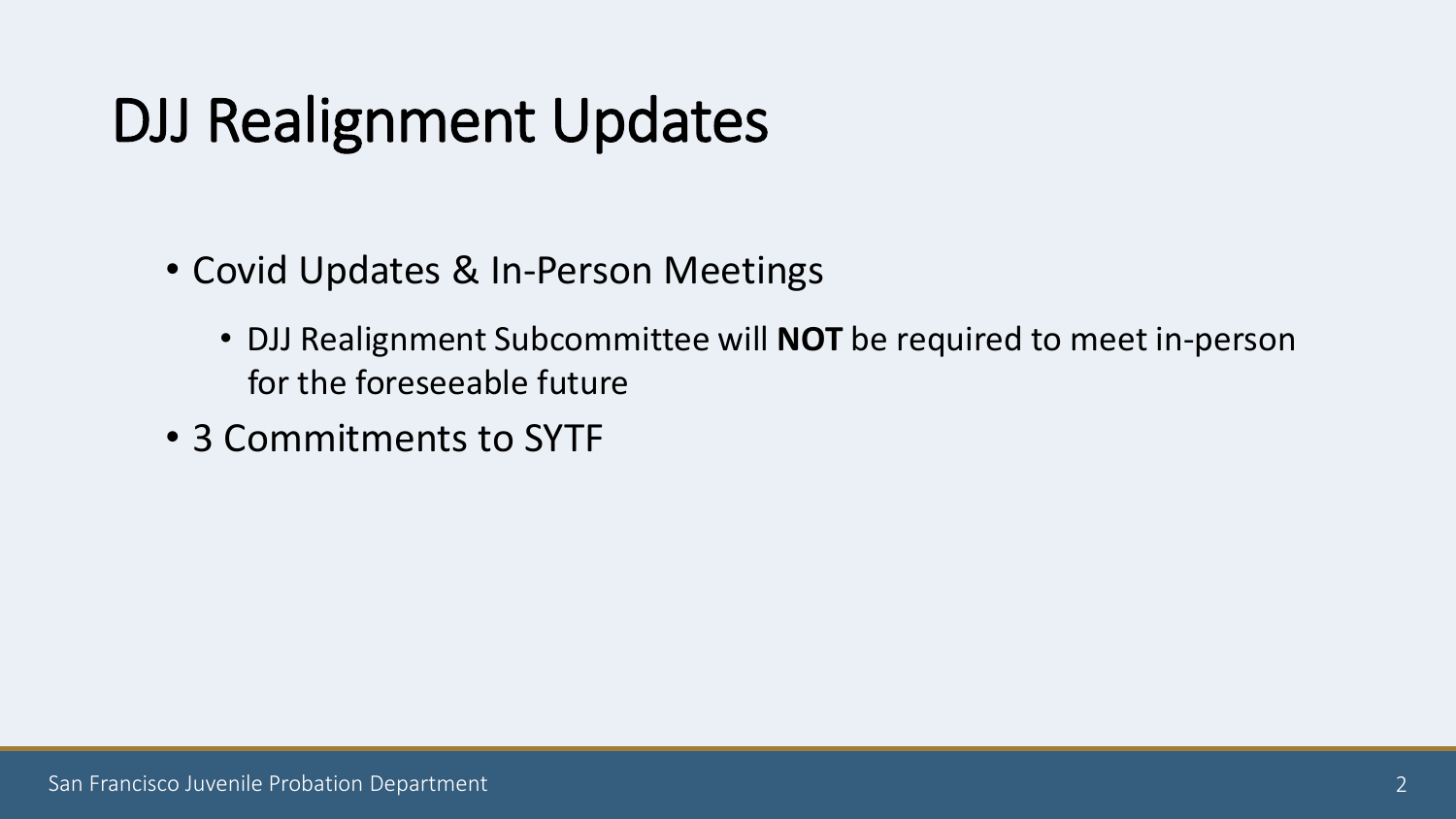## Proposed Meeting Schedule

- Plan to meet  $2^{nd}$  Tuesday of the month
	- 4-5:30pm
	- No additional meetings/discussions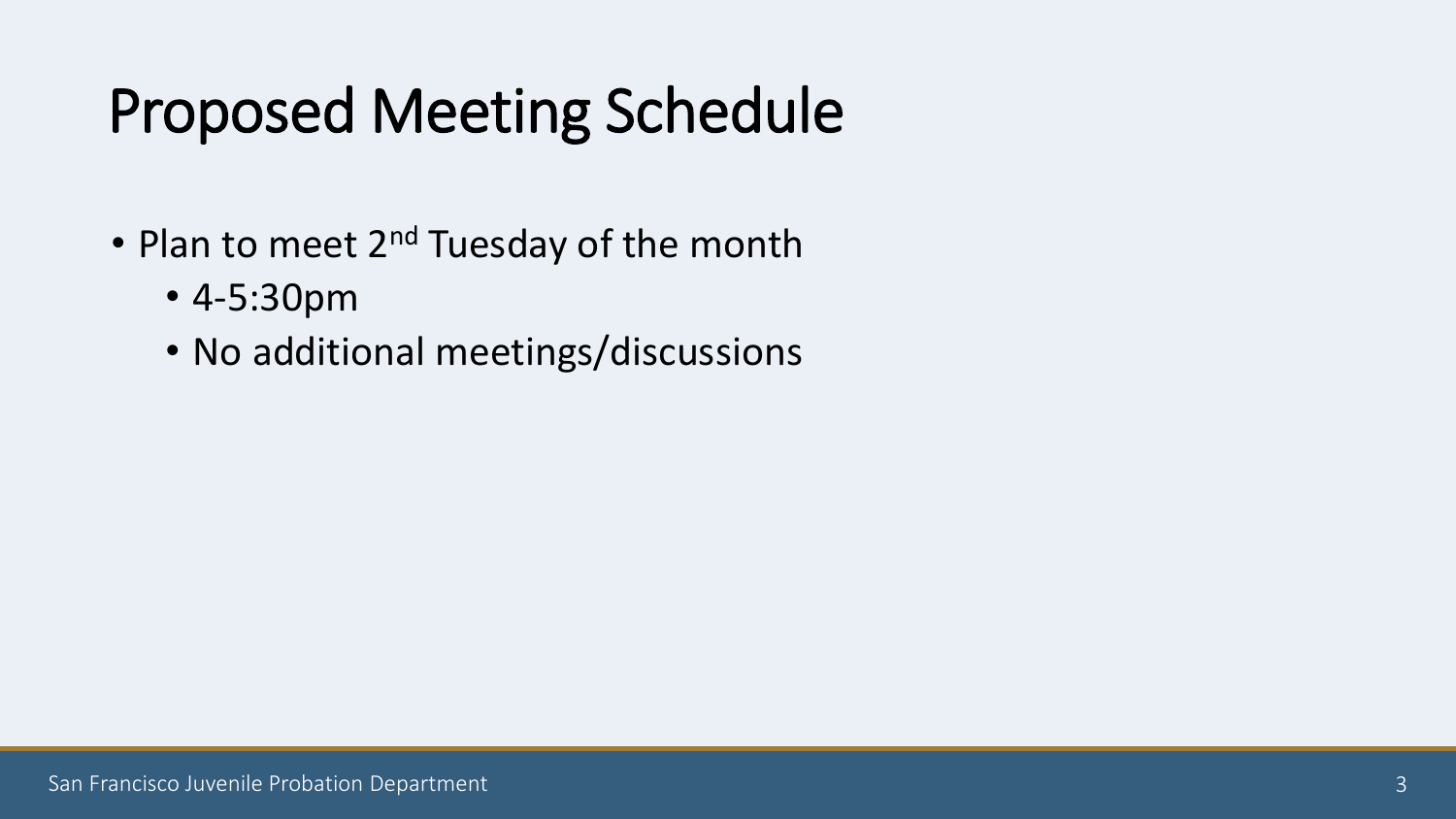

# Steps to Developing RFP/RFQs Program Components

San Francisco Juvenile Justice Coordinating Council's

DJJ Realignment Subcommittee

2.15.22, Agenda Item 5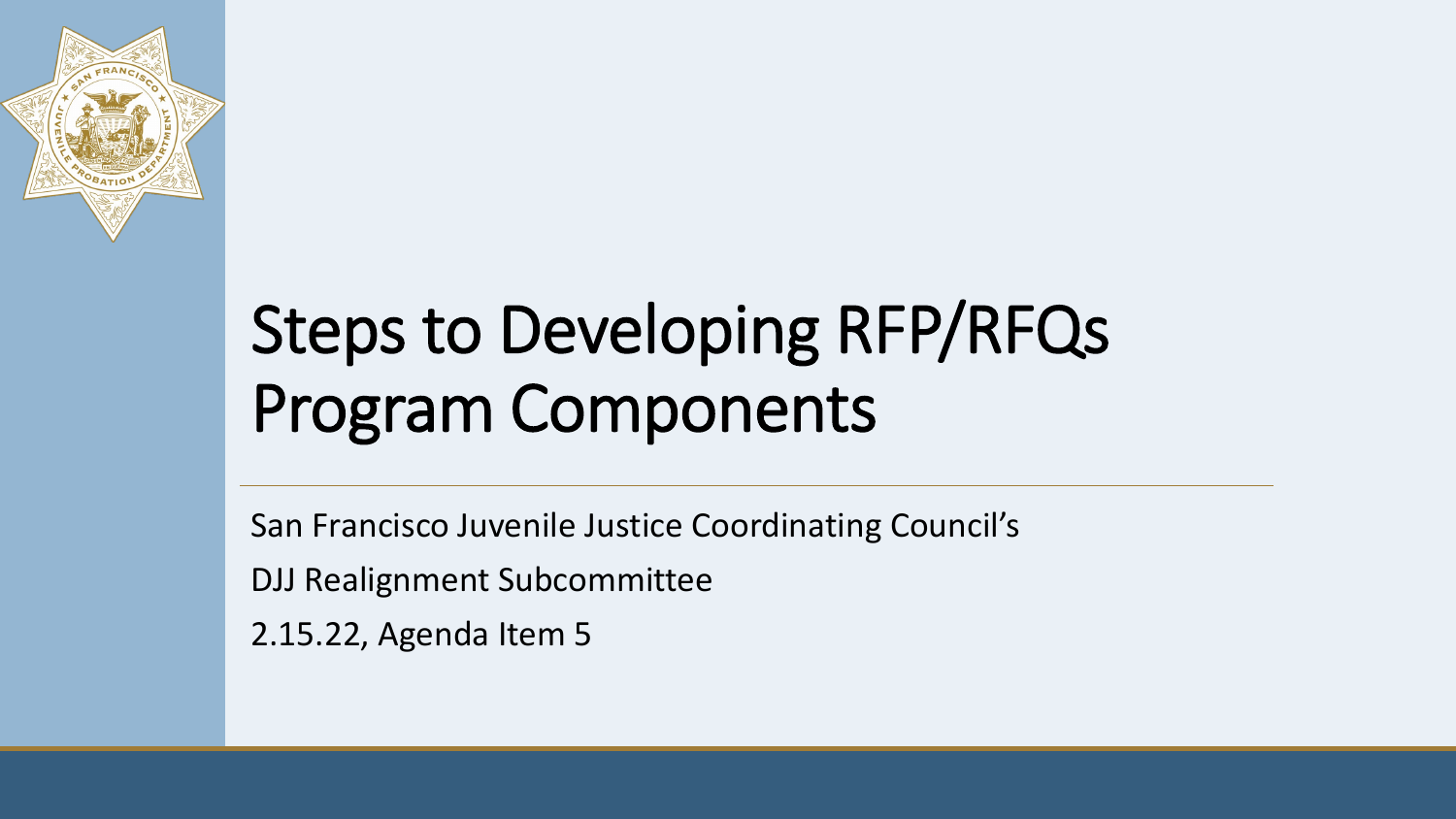## Development of RFP/Qs

• *After discussion with the City Attorney and Ethics Commission:*

- Anyone who works for an organization that thinks they may submit a grant application for either Credible Messenger Life Coaches or Whole Family Support & Direct Funding would recuse themselves from the subcommittee during that discussion
- If there is a conflict of interest:
	- Grant could be terminated, and young people would no longer receive program/services
	- City agency could be criminally liable
- Need to avoid any appearance of impropriety

*\*\*This means that if your organization would like the opportunity to apply for either of these funding opportunities, you would not contribute to the discussion on what program components go into the solicitation\*\**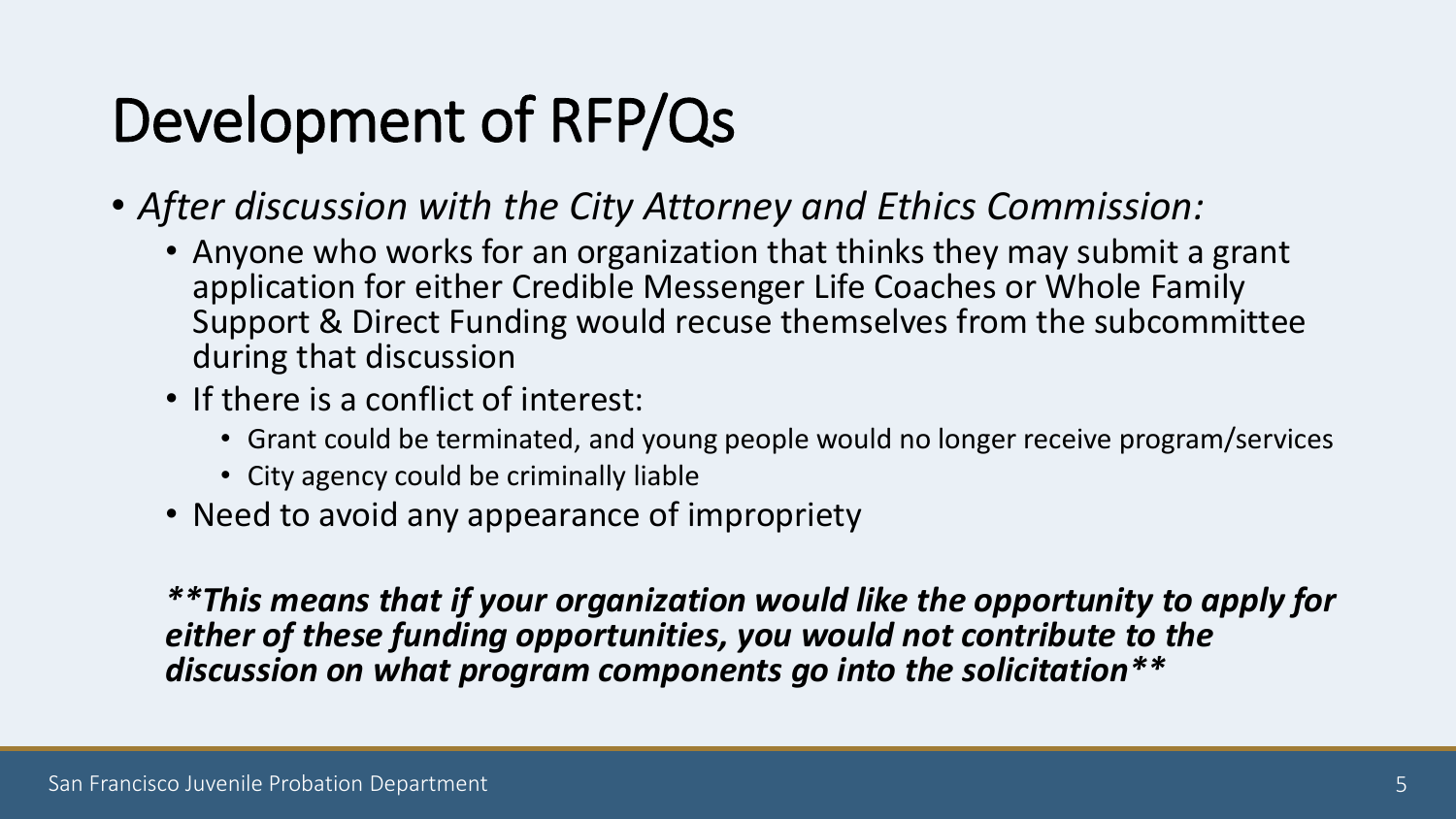## What This Means for Members

### • **If you work for a nonprofit agency:**

- Take the next couple weeks to find out if your organization might have interest in applying for either the Credible Messenger Life Coaches or the Whole Family Support & Direct Funding RFP/Qs
- Let Emily and Sheryl know if you plan to recuse yourself from either program component discussion

### • **For all members:**

- Let Emily & Sheryl know if you currently sit on the board of any organization
- We will follow up with City Attorney & Ethics Commission to determine what the expectations would be for those members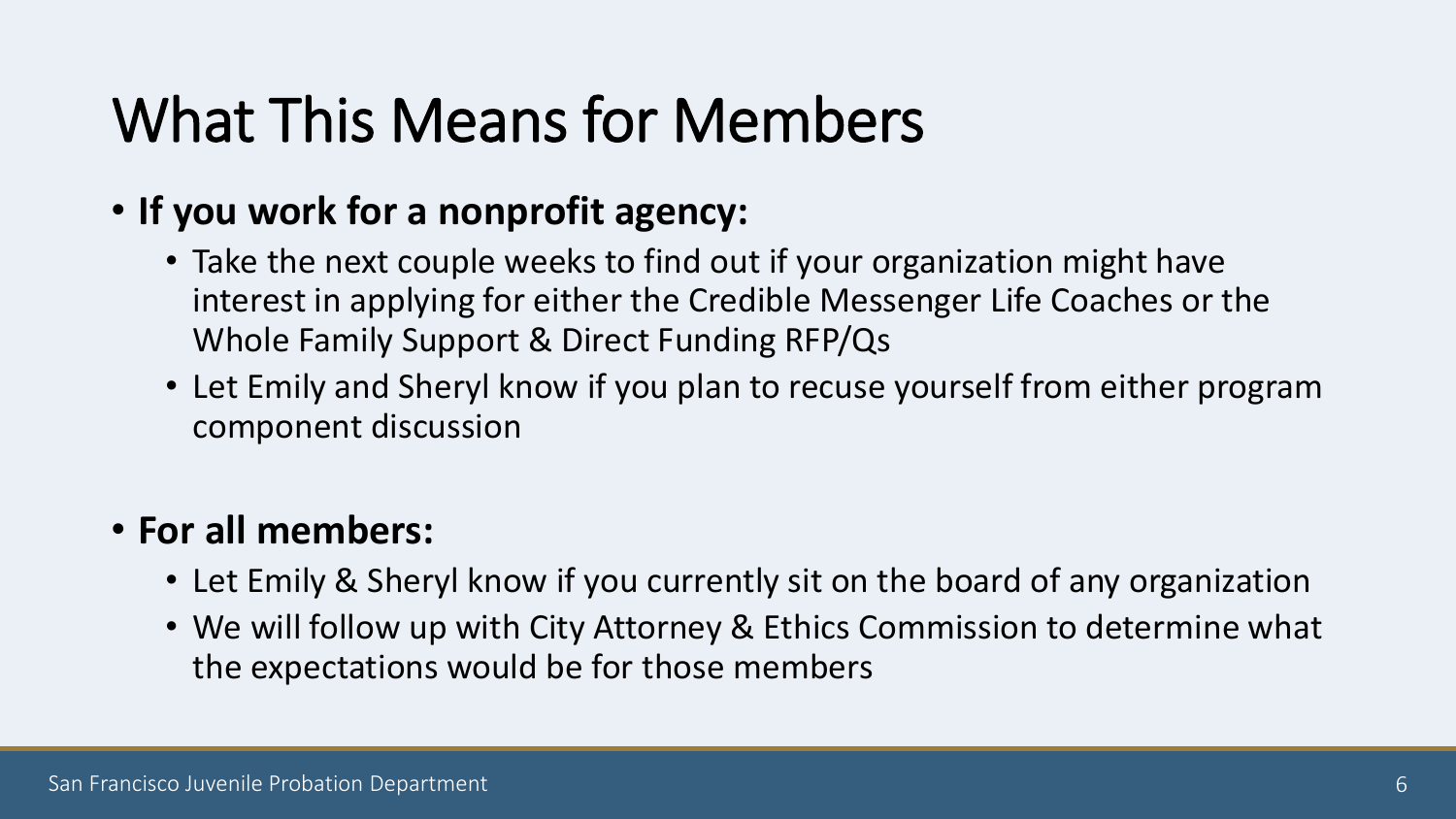### Credible Messenger Life Coaches

- **Connect all young people in the realignment population to a credible messenger life coach who:**
	- o will serve as a mentor
	- $\circ$  has previously been involved in juvenile or criminal justice system
	- o can provide 1:1 culturally competent, organic, sincere, and relatable support, connections, and mentoring
	- o works collaboratively with other CBOs to identify young person's strengths and interests
	- o assists young person in forming better relationships with parents and peers
	- o supports that young person with their academic performance and connection to mental health services
	- o helps guide young person to reduce and prevent risky behavior
- **Credible messenger life coaches support a young person no matter what comes next:**
	- o This relationship cannot be severed by placement, DPO, or SYTF
	- o Must be implemented by an organization with experience, best practices, and who is a trusted partner in the community
	- $\circ$  With a living wage and in a sustainable way
- **Invite credible messenger life coaches into SYTF, specifically:**
	- $\circ$  to speak about their experience in postsecondary programs, their challenges and successes
	- $\circ$  to speak about their experience and the reality of what employment is like once they have been released as well as connect with young people as mentors to support young people inside and as they transition back to the community